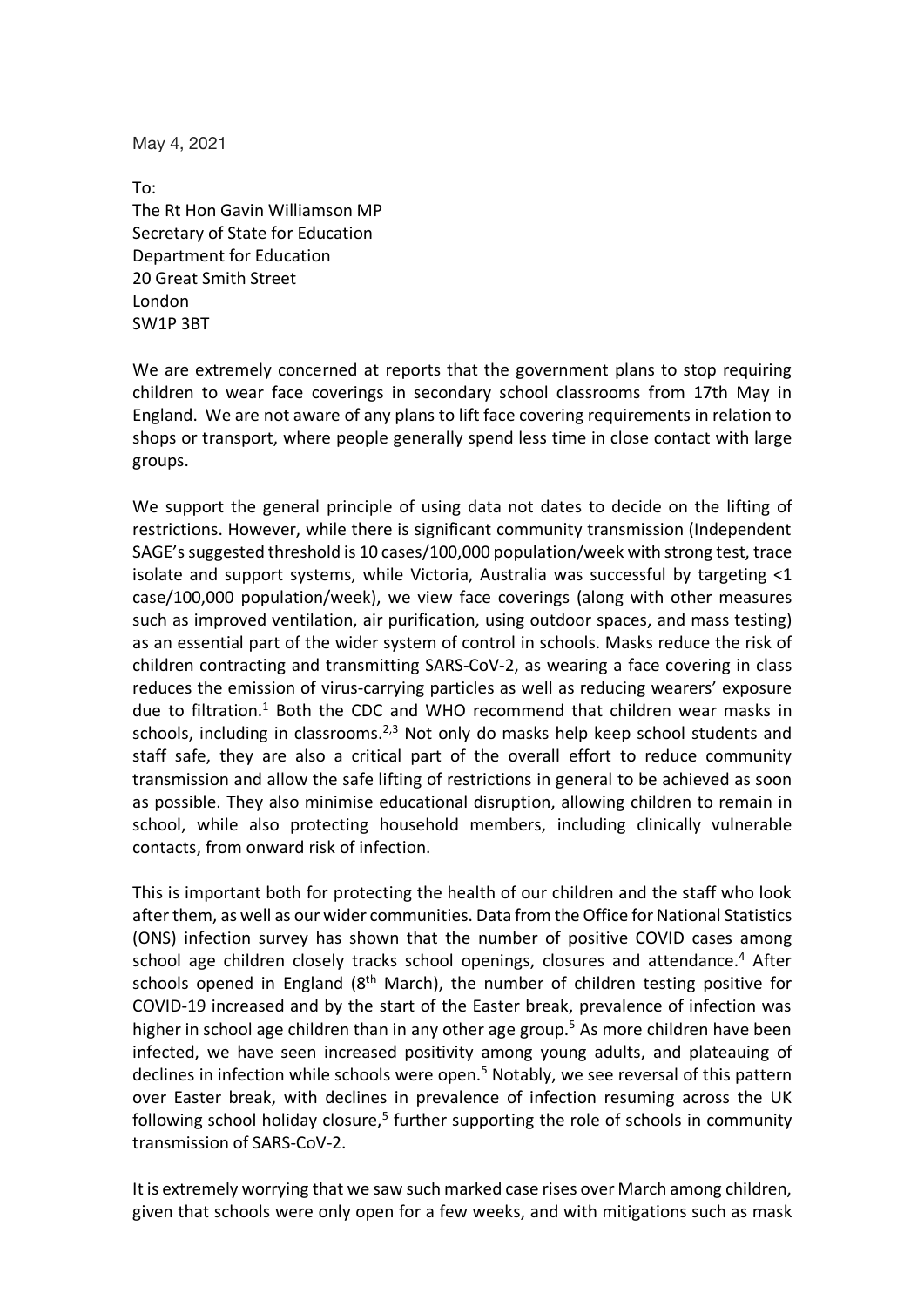wearing in place for secondary school children (although only recommended when distancing could not be maintained). We note that although there were increases in both primary and secondary school age groups, rises were sharper among primary school age groups, potentially due to mitigations, including masks, in secondary schools reducing the rate of spread. This would suggest that more robust mitigations are needed, rather than removal of one of the few mitigations currently in place. Indeed, evidence from a study of around half a million parents in the US shows that parents of children in school are at higher risk of infection, but that this risk can be mitigated with multi-layered measures, including mask use within classrooms.<sup>6</sup> Concerningly, we have seen outbreaks of B.1.351, B.1.617 and B.1.1.7 +E484K sub-lineage linked to schools,  $7,8,9$ suggesting that school outbreaks are contributing to community spread of these concerning variants.

We also know from ONS data that 10% of primary school age children and 13% of secondary school age children have persistent symptoms even 5 weeks after the initial infection.<sup>10</sup> Between 7-8% have symptoms that persist for at least 12 weeks. We have an estimated 43,000 children, and 114,000 teaching and educational staff living with long COVID, a syndrome whose impact on children and adults long-term is poorly understood.10 The ONS data indicates that two-thirds of people with long COVID have some degree of limitation in activity, $10$  suggesting that the condition has important impacts on people's day to day lives.

Mask wearing is practised widely in both primary and secondary school classrooms in most countries in Europe, US and South East Asia, and recommended as an important mitigatory measure to protect children, staff, families and the broader community. In this context, it is surprising that the UK government which has claimed to be 'following the science' and 'following data not dates', would consider setting an arbitrary date for removing the widely recommended measure of face coverings from its already inadequate set of mitigations in schools, without any reference to 'the data'.

On the  $6<sup>th</sup>$  of April 2021, the DfE published a statement following their review of evidence, in which they said 'Alongside rapid testing, the available scientific evidence is that, when used correctly, wearing a face covering reduces the emission of viruscarrying particles when worn by an infected user, helping to protect others.' A little over a week since schools have reopened after the Easter break, it does not seem possible that new evidence of such weight could have emerged to cause the DfE to reverse its conclusions from the  $6<sup>th</sup>$  of April. Indeed, surveys conducted by Unison on 7,636 staff prior to this review showed support for mask use among teaching and support staff, and high adherence among children.<sup>11</sup> Many schools are expecting their clinically extremely vulnerable staff to return to the workplace despite the continuing message to work from home if possible, and recognition that vaccination is not 100 per cent effective. Against this background any relaxation of mask use would cause great anxiety among the staff and students at greater risk.

While a significant proportion of the UK population has at least received a single dose of vaccine, this is not sufficient to fully mitigate the impact of transmission among children on infection rates in the community. Countries like Israel fully emerged from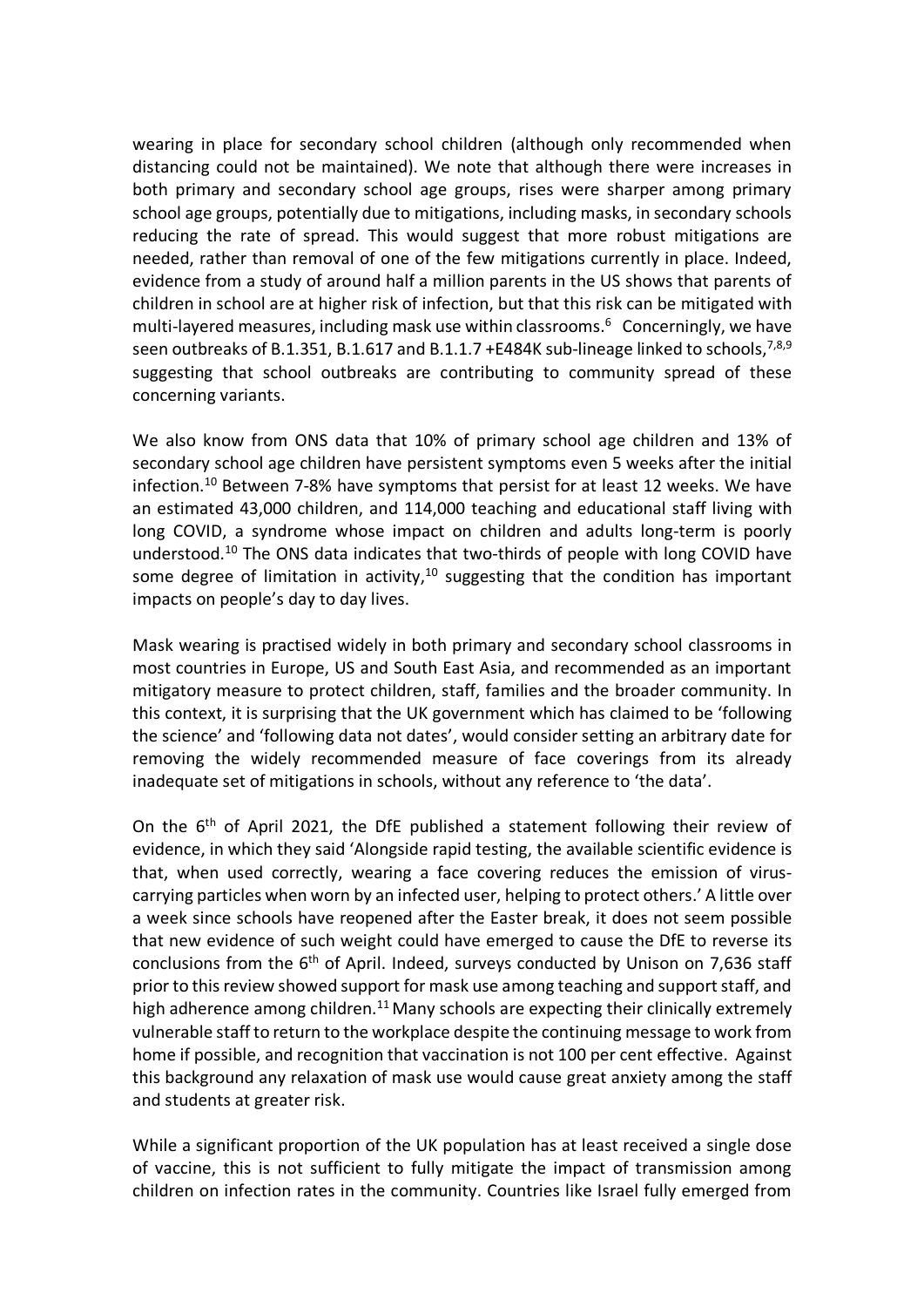lockdown after **fully** vaccinating >80% of adults, and only re-opened schools fully in the last few weeks, with mitigations still in place, including mask mandates in classrooms.

Millions of children across the globe wear masks in classrooms every day. There are substantial benefits to wearing masks in schools while significant community transmission continues. Given legitimate concerns about impact on children and families from school closures, we highlight that wearing masks can reduce transmission in schools, which will help ensure that children remain in classrooms and continue inperson education without disruption. Evidence both in the UK and worldwide does not suggest harm of general use to either adults or children, and whilst we acknowledge that it may be more challenging to communicate while wearing masks, and accept that some children and adults may not be able to wear them, it is very clear that the benefits far outweigh any potential risks at the current time. We support mask wearing in schools at this time, with exemptions for children who cannot wear them. Clear face coverings may aid communication. We call on the government to provide clear masks for staff and school children, where needed, in order to aid communication and we support exemptions for children who cannot wear masks.

We urge the government to consider the global and national evidence on current infection rates in schools when making decisions about face coverings in school. These should be continued in schools after the 17th May, with review prior to the next stage of the roadmap on the 21st June. To strip these necessary covid protections, when there are already too few mitigation measures in schools, and when rates of Covid-19 are still significant would have consequences for the health of our children and their parents as well as their communities.

## **References**

1. Science Brief: Community Use of Cloth Masks to Control the Spread of SARS-CoV-2, Nov. 20, 2020

https://www.cdc.gov/coronavirus/2019-ncov/science/science-briefs/masking-sciencesars-cov2.html

2. Centers for Disease Control. Schools and Child Care Programs: Plan, Prepare, and Respond. Apr. 5, 2021. https://www.cdc.gov/coronavirus/2019 ncov/community/schools-childcare/index.html (accessed 26th April 2021).

3. World Health Organisation. Coronavirus disease (COVID-19): Schools. 2020. https://www.who.int/news-room/q-a-detail/coronavirus-disease-covid-19 schools2021).

4. Gurdasani D, Alwan NA, Greenhalgh T, et al. School reopening without robust COVID-19 mitigation risks accelerating the pandemic. *Lancet* 2021; 397(10280): 1177-8. 5. Office for National Statistics. Coronavirus (COVID-19) Infection Survey, UK: 23

April 2021. 2021.

6. Lessler J GM, Grantz KH, Badillo-Goicoechea E, Metcalf JE, Lupton-Smith C, Azman AS, Stuart EA. Household COVID-19 risk and in-person schooling. *MedRxiv* 2021.

7. Covid: Mutation of UK variant found in Telford and Wrekin schools. BBC News. 2021.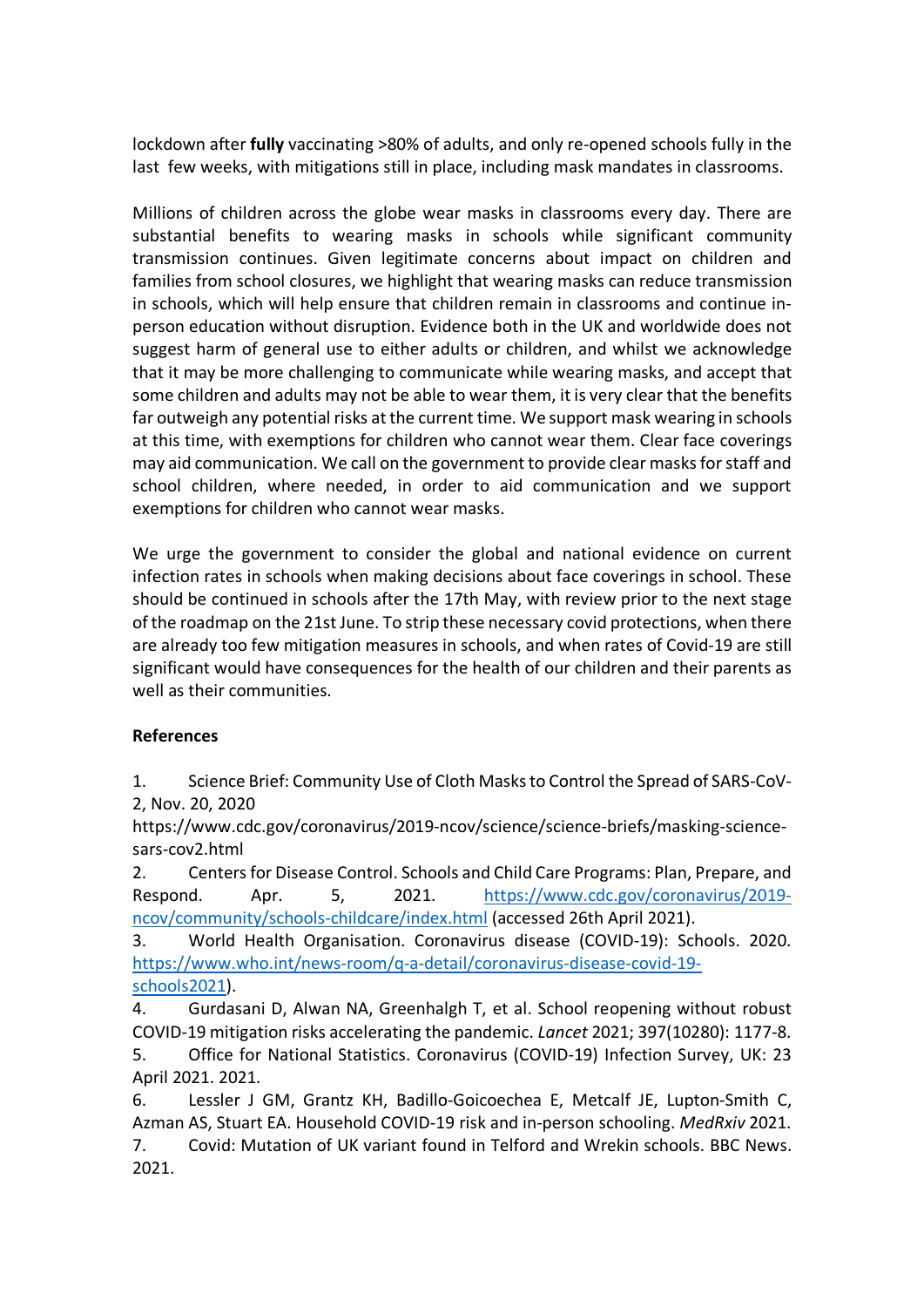8. Reed J. Covid: South Africa variant surge probably due to person travelling from Africa. BBC News.Sect. https://www.bbc.co.uk/news/uk-england-london-56729607.

9. First cases of Indian variant Covid-19 found in Leicester. Leicester News. 28 April 2021.

10. Office for National Statistics. Prevalence of ongoing symptoms following coronavirus (COVID-19) infection in the UK: 1 April 2021.

11. UNISON. Face coverings in schools make staff feel safer. 2021.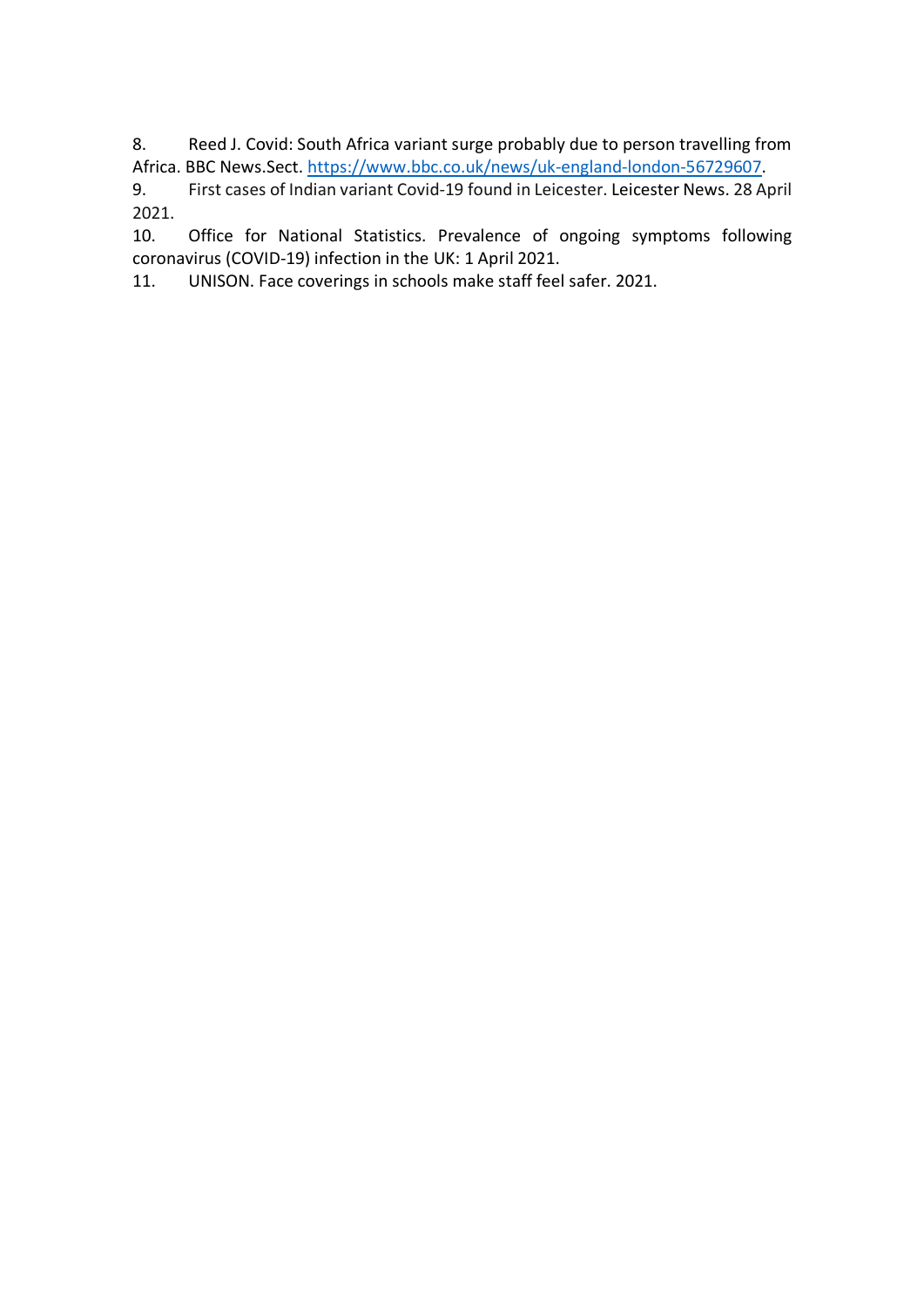## **Co-signatories**

Scientists and Public Health professionals

Dr. Deepti Gurdasani, Senior Lecturer in Machine Learning, Queen Mary University of London, UK

Prof. Martin McKee, Professor of European Public Health, London School of Hygiene and Tropical Medicine, UK; Independent SAGE, UK

Prof. Susan Michie, Professor of Health Psychology, University College London, UK; Independent SAGE, UK

Prof. Christina Pagel, Professor of Operational Research, University College London, UK; Independent SAGE, UK

Prof. Stephen Reicher, Bishop Wardlaw Professor of Social Psychology, University of St. Andrews, UK; Independent SAGE, UK

Dr. Hisham Ziauddeen, Consultant Psychiatrist, Cambridge & Peterborough NHS Foundation Trust, UK

Professor Trisha Greenhalgh, Department of Primary Care Health Sciences, University of Oxford

Dr Zubaida Haque, Member of Independent SAGE and former interim director of Runnymede Trust

Dr Kit Yates, Co-director of the Centre for Mathematical Biology, University of Bath, UK Dr Zoë Hyde, University of Western Australia, Perth, Australia

Dr Sarah Rasmussen, Department of Pure Mathematics & Mathematical Statistics, University of Cambridge, UK

Dr Bharat Pankhania, University of Exeter, UK

Prof. Alice Roberts, Professor of Public Engagement in Science, University of Birmingham Dr. Alison George, GP, Newcastle, UK

Dr. Peter English, Public Health Physician, UK

Dr. Sakkaf Ahmed Aftab, Chair BMA Yorkshire Consultant Committee, UK

Dr Christine Peters, Consultant Microbiologist NHS Glasgow, UK

Dr Eilir Hughes. General Practitioner and co-founder of http://FreshAir.Wales

Dr Huw Waters. Materials Scientist and co-founder of http://FreshAir.Wales

Prof. Elizabeth Stokoe, Professor of Social Interaction, Loughborough University, UK; Independent SAGE, UK

Prof. Robert West, University College London, UK

Prof. John Drury, University of Sussex, UK

Prof. Yaneer Bar-Yam, New England Complex Systems Institute, CovidActionGroup, Endcoronavirus.org

**Organisations** 

SafeEdForAll, UK Long Covid Kids, UK Parents United, UK Fresh Air Schools, UK Hazards Campaign, UK UNISON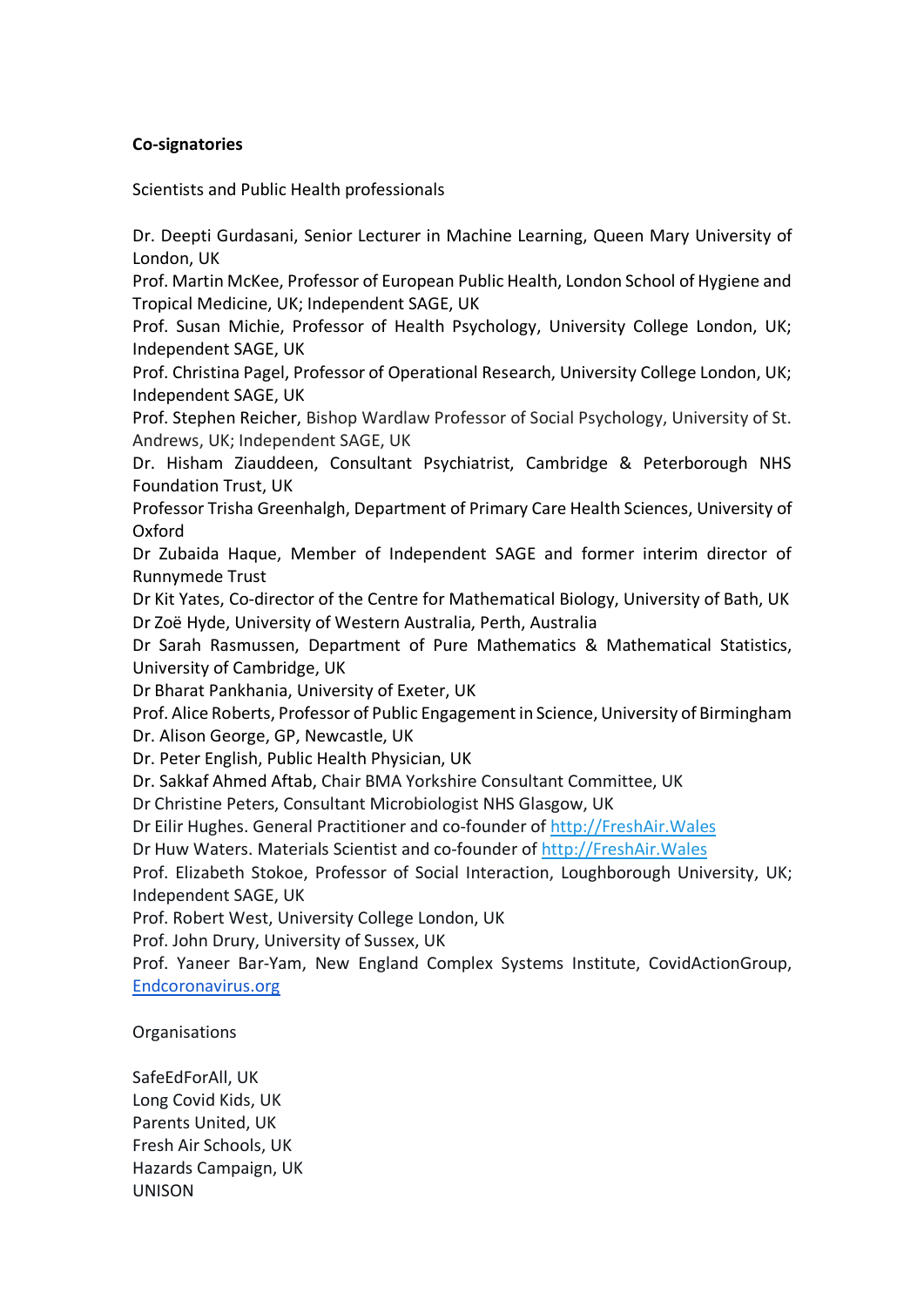National Education Union (NEU) UNITE NASUWT - The Teachers' Union Pans Pandas UK GMB

## Members of Parliament

Clive Lewis, MP Kim Johnson, MP

Individuals

Sarah L.H.Saul MBPsS, Parent Sammie Mcfarland, Wellbeing Coach and Parent Frances Simpson MSc, FHEA, MBPS, Parent Natalie Pearson BSc (Hons), Parent Hannah Awesome BSc (Hons), Parent Gemma Sewell, Parent Catherine Wilson, Parent Jenny Stokes, Parent Amy Wolfs, Parent Tony Dadd MA, MSc, CStat, Parent Claire Hastie, Parent Sue Shaw, Author and parent Adam Hamdy, Author and parent Michael Volpe, Former General Director, Opera Holland Park Siobhan Aston, Registered NHS Nurse Hida Palmer, Hazards Campaign Reese Dinsdale, Actor and Director Amy McLellan, Author and parent James Graham BENG, Parent Harvey Butlin, 2nd Year College Student Toni Whitney, Parent Janine Chapman, Parent James Davis, Parent Emma Cozens, Parent Susan Cozens, Parent Michelle Wilkinson, Parent Debbie Parker, Parent Michelle Jane, Parent Kate M Gladwell, Parent Carole Marie, Parent John Micheal, Parent Lucy Andrews, Parent. Tim Plumbe, Parent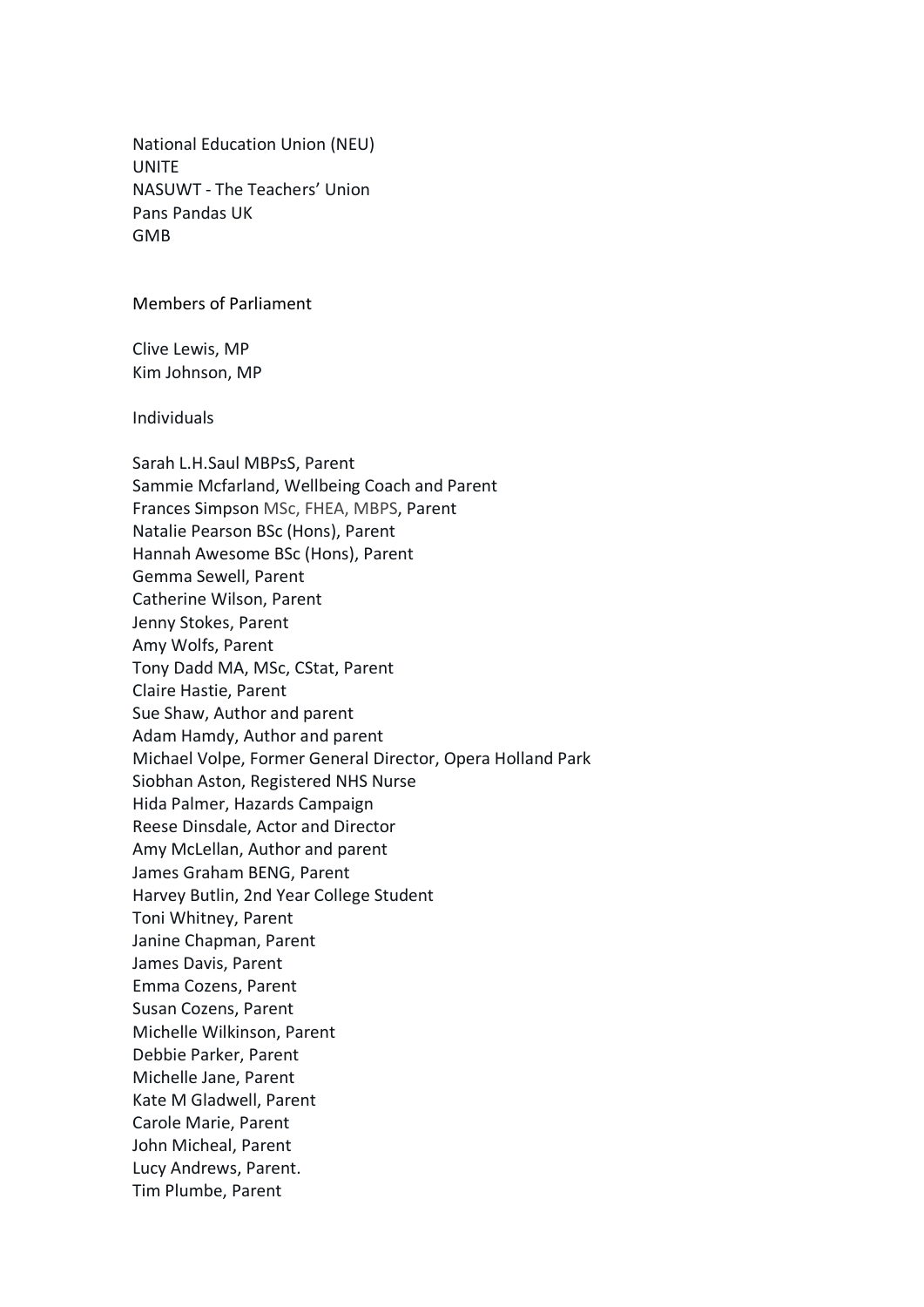Eva Townson, Parent M Turley, Parent Christina Janusz, Parent Russell Flint, Parent Mrs Anna Yates, Parent Mr Stephen Tracey, Parent Clare Williamson, Parent Daniella Modos - Cutter, Parent Nicola Grundy, Parent John Chappell, Parent Natalie Darby, Parent Karen Pettitt, Parent Louise Merrick, Parent Amina Yaseen, Parent Charlotte Shorten, Parent V Bailey, Parent Deborah Dominey, Parent D Bailey, Parent Simon Dominey, Parent Sally Hacking, Parent Paul Hacking, Parent Angela Barnes, Parent Paul Barnes, Parent Amanda Jackson, Parent Pamela Jackson, Parent Elizabeth Leader, Parent C Dupreez, Parent Lesley Priest, Parent Stephanie Doherty, Parent Terrie Whitehead, Parent Linda Richards, Parent S A Richards, Parent Shelley Wilson, Parent Jennifer Chileshe, Parent Kerstin Ward, Parent Louise Urquhart, Parent Kelly Weaver, Parent Dave Lawrence BSc Post Qualifying Child Care Studies, Dip SW, C.Q.S.W Contamination Concerns During Covid-19 Elaine Stuchfield, Parent Jo Broadbent, Parent of TA Natalie Knightley, Parent Rebecca Hopkins, Parent J Claydon, Parent D Claydon, Parent Laura Culliton, Grandparent J McGrady, Parent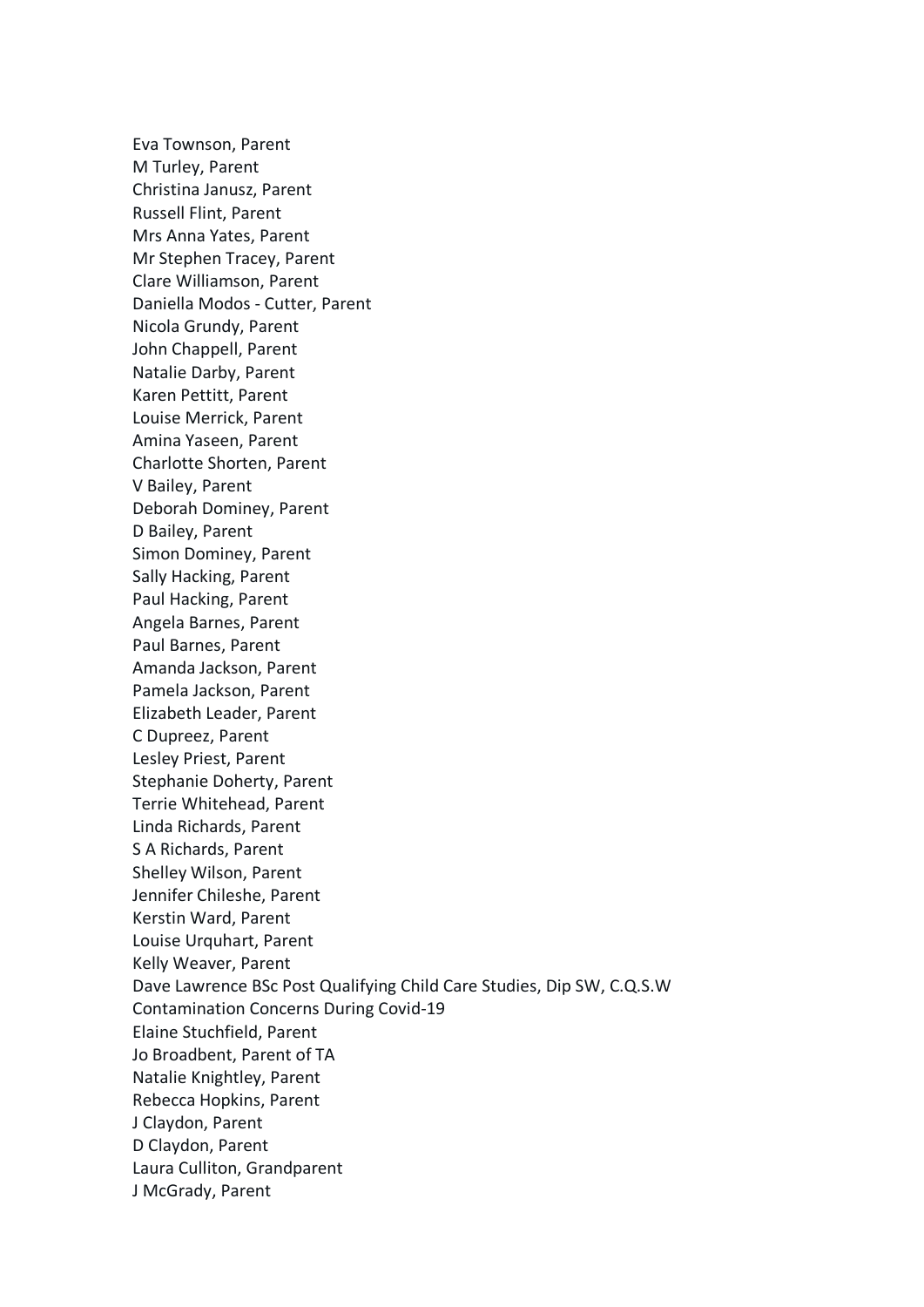B McGrady, Parent Joanna Robinson, Parent Ivan Levene, Parent Laura Davies, Parent Natalie Gallagher, Parent S Finnerty, Parent Kerry Bigham, Parent Johanna Jennison, Parent Javaria Adil, Parent Adil Izhar, Parent Bethan Desai, Parent Angela Brayford, Parent Lloyd Russell, Parent R Gregory, Parent M Gregory P Sharratt, Parent K Wynne, Parent I Gregory M West, Parent Jacqui Andrews, Parent Tim Martin, Parent Governor Lloyd Russell, Parent Tamara Devereux, Parent Susan Duell, Parent Tracey Clifford, Parent David Clifford, Parent Katharine King, Parent K M Stubbs, Parent Kate Gill, Parent Chris Sewell, Parent Rosemary Bainbridge, Parent Kelly Dale, Parent Mrs L Cluett, Parent E.Bonardi, Parent Frédéric Chevarin, Parent Nicky Hutchinson, Parent Heidi Jeffree, Parent Emma Sullivan, Parent Tammy Calvert, Parent Eleanor Hipkiss, Parent Emma Adams, Parent Sylvia Tilaks, Parent Helen Goodhand, Parent Ricardo Campos, Parent Ms D Collins, Parent Andrew Goodhand, Parent Rebekah Goodhand, Parent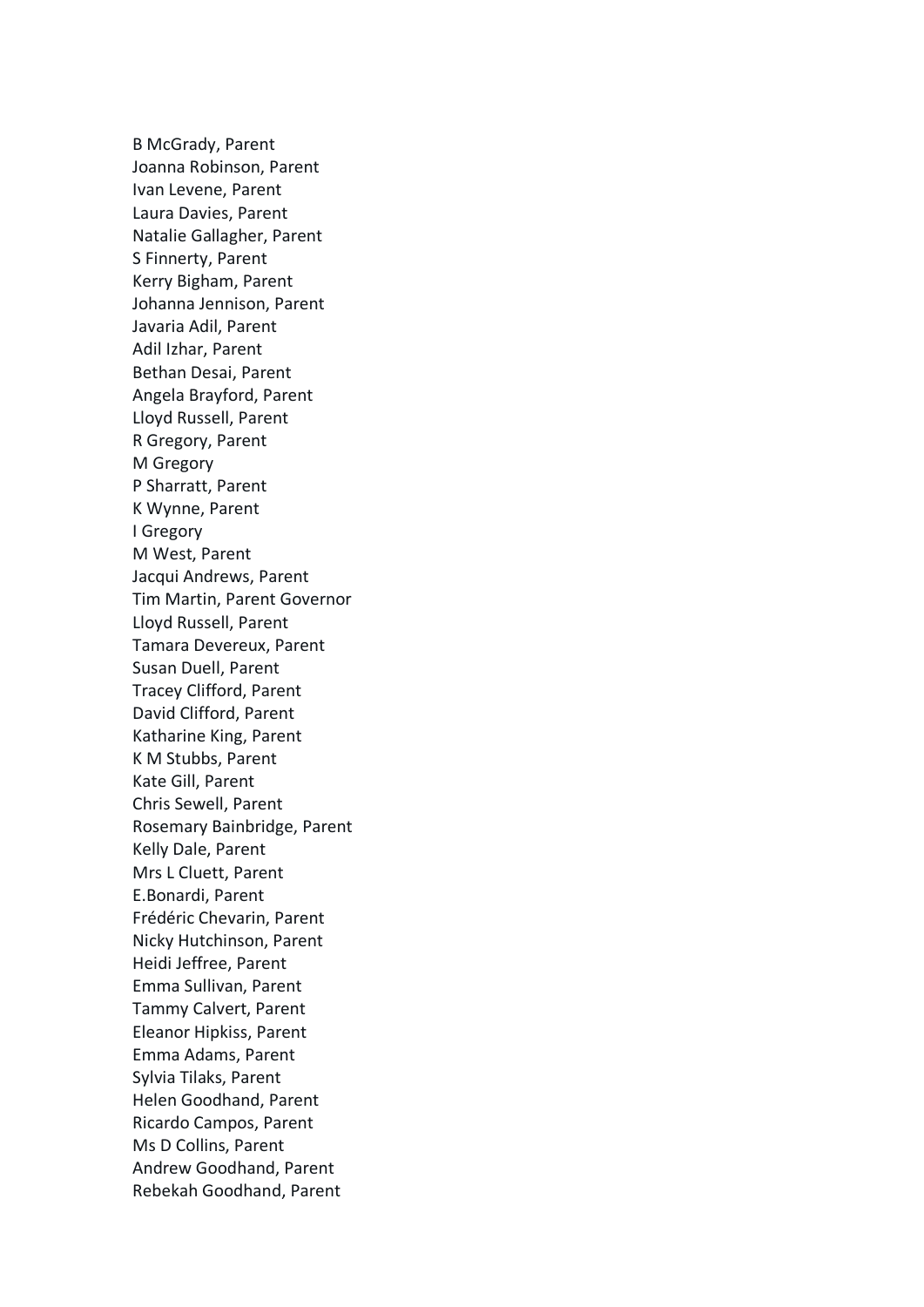Samantha Towler, Parent Miss P M Coltman, Parent Stephanie Butler, Parent Louisa Hackett, Parent Claire Davies, Parent Nigel Wood, Parent Tracey Mansell, Parent Ruth Ecclestone, Parent Sonia Driscoll, Parent Gillian Denheen, Parent Sarah Coyle, Parent Diane Barlow, Parent Beth Roberts, Parent Carla Watts, Parent Miss J Hardy, Parent Sharon Woodrow, Parent Lauren Perriment, Parent Anthony Ball, Parent Lauran Cornock, Parent Jane Pender, Parent Steve Anstice, Parent Henry Pender, Parent Raquel Roberts, Parent Kathryn Bentley, Parent Simon Bentley, Parent Laura Huish, Parent Mrs Michelle Kenwright, Parent Mr Mark Kenwright, Parent Ms Joanna Clegg, Parent Karen Clark, Parent Keaton George, Parent Caroline O'Dwyer, Parent Sandra Middleton, Parent Amanda Brooks, Parent Maria Telesia, Parent Amanda Whittaker, Parent Abby Brigden, Parent Katie McBride, Parent Mr and Mrs Ford, Parents Emma Savage, Parent Samantha McCarthy, Parent E Stone, Parent Clare Higginson, Parent Jacqui McNamara, Parent Miss S Cuffe, Parent S Rhydderch, Parent K Spalding, Parent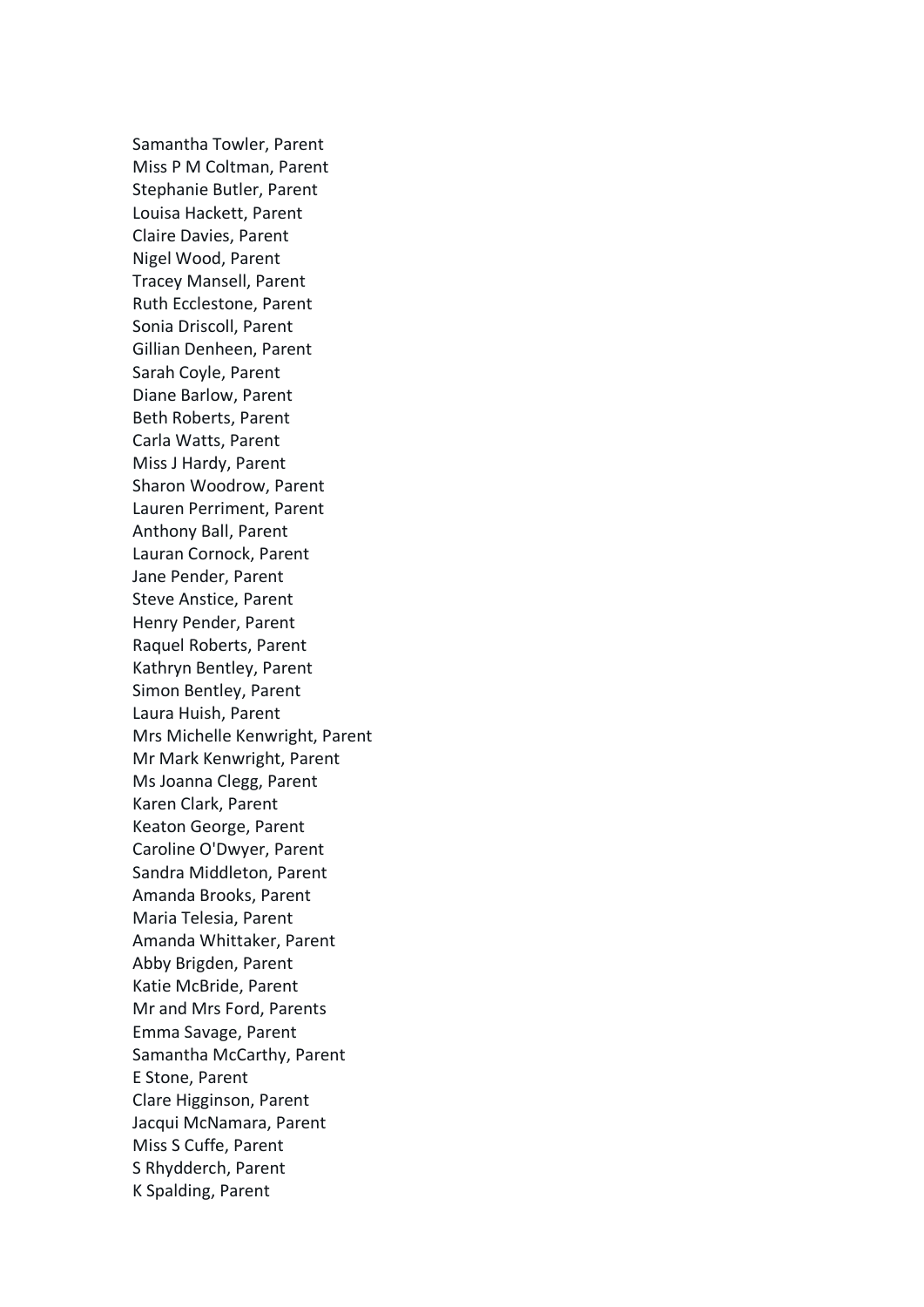Carol Bray, Parent Katie Dinmore, Parent Lisa McDines, Parent Kerry Matthews, Parent Steven Lloyd, Parent Simona Vigrass, Parent Terry Jones, Parent Peter Vigrass, Parent Lucy Jones, Parent Eva Woolmer, Year 7 Student Emma Carlisle, Parent Xander Stone, Year 10 Student Nina Roberts, Parent Chloe Long, Year 13 Student Chloe Leckie, Parent B Hawes, Parent Tracy Harris, Parent Ellis Hawes, Parent Tony Furgusion, Parent Liam Chera, Year 11 Student Samantha Bennett, Parent Paul Duell, Parent Michaela Smith, Parent William Smith, Parent Melody Jackson, Year 12 Student Alex Bentley, Year 10 Student Katie S. Wandworth, Parent Lydia Jordan, Parent Tobias Robins, Year 12 Student Mr James Marrinan, Parent Miss Mary Trimarco, Parent Jessica Seal, Year 8 Student Claudia Favero, Parent Alessio Alexiadis, Parent Diane Agnew, Parent Kevin Agnew, Parent Ben Agnew, Student Anne Steele, Parent Heidi Shepherd, Parent Keith Shepherd, Parent Keiran Agnew, Year 10 Student Jake Agnew, Year 10 Student Romina da Silva, Parent Kamarra Telesia, Year 10 Student Mrs R Gray, Parent Sam Chalkley, Parent Lisa Turner, Parent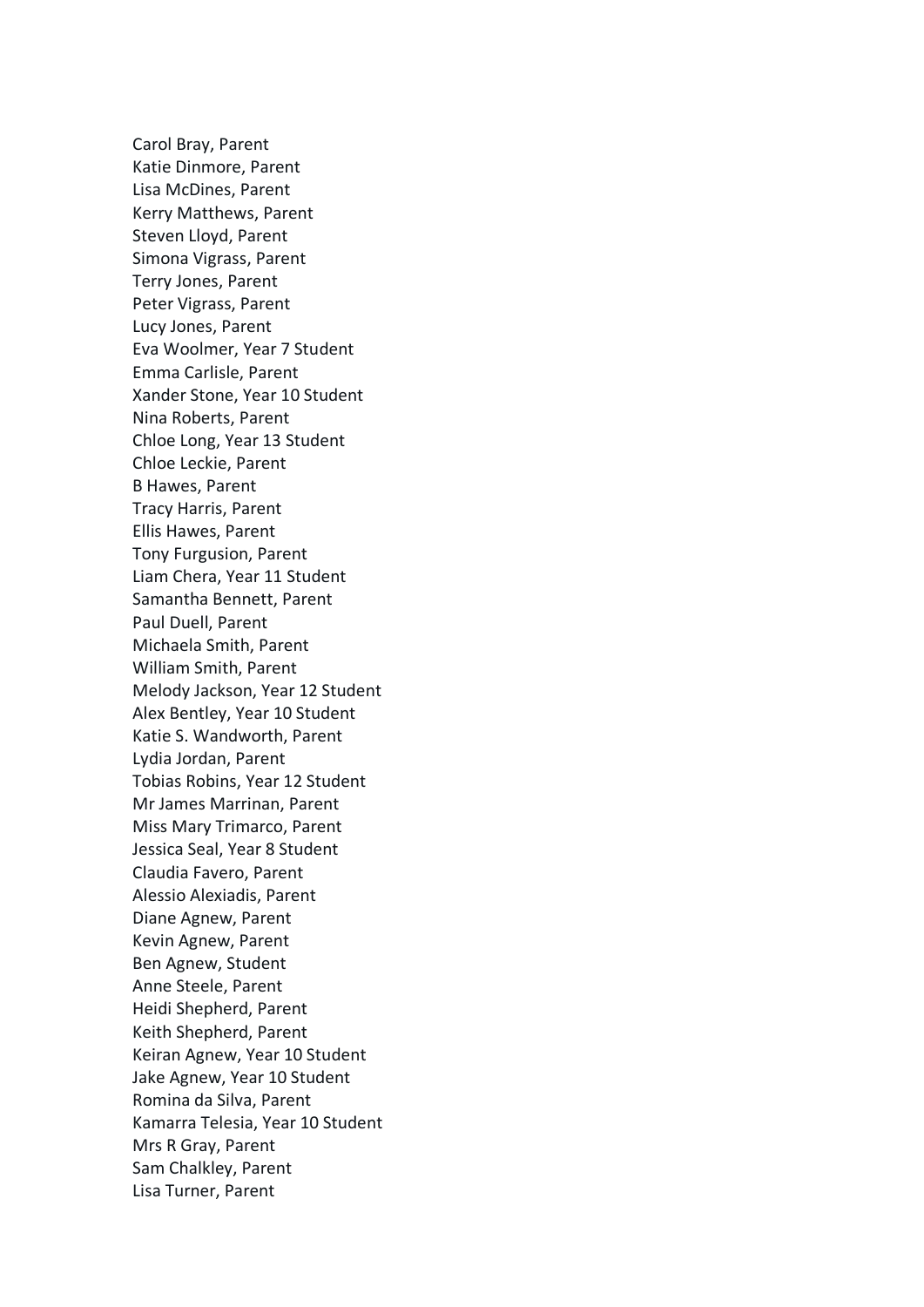Liz Heads, Parent Nathan Lee, Parent Brandon Turner, Parent Jean Rickman, Parent Clare Chamberlain, Parent Elizabeth Alderton, Parent Sydney Edhouse, Parent Caroline Brimblecombe, Parent Richard Brimblecombe, Parent Tayla Brimblecombe, Year 8 Student Patricia Dobson, Parent Harry Dobson, Parent Megan Williams, Parent Debra Kelly, Parent Andrew Kelly, Year 8 Student Emma Wilkes, Parent Imilia Hacking, Year 8 Student Annette Baird, Parent J O'Brien, Parent Dena Carter, Parent George Davie, Parent Leo Mestanza, Year 7 Student Ruth Moss, Parent Jane Whalley, Parent Angie Trochez Clavijo, Year 8 Student Kate Neville, Parent Rebekah Goodhand, Year 13 Student Amy Goodhand, Year 11 Student Julie Cullane, Parent Sienna Cluett, Year 8 Student Leyton Cluett, Year 9 Student Mr M Cluett, Parent Gareth Partington, Parent Dr Claire Hawkins, Parent Emma James, Parent Henry James Lola James Matthew James Emma Jane Coombes, Parent Jay Waller, Parent Mrs Emma Napier, Parent James Napier, Parent Susan Napier, Parent Terry Napier, Parent Mrs Catherina Scott-Hart, Parent Ray Hunter, Parent Val Hunter, Parent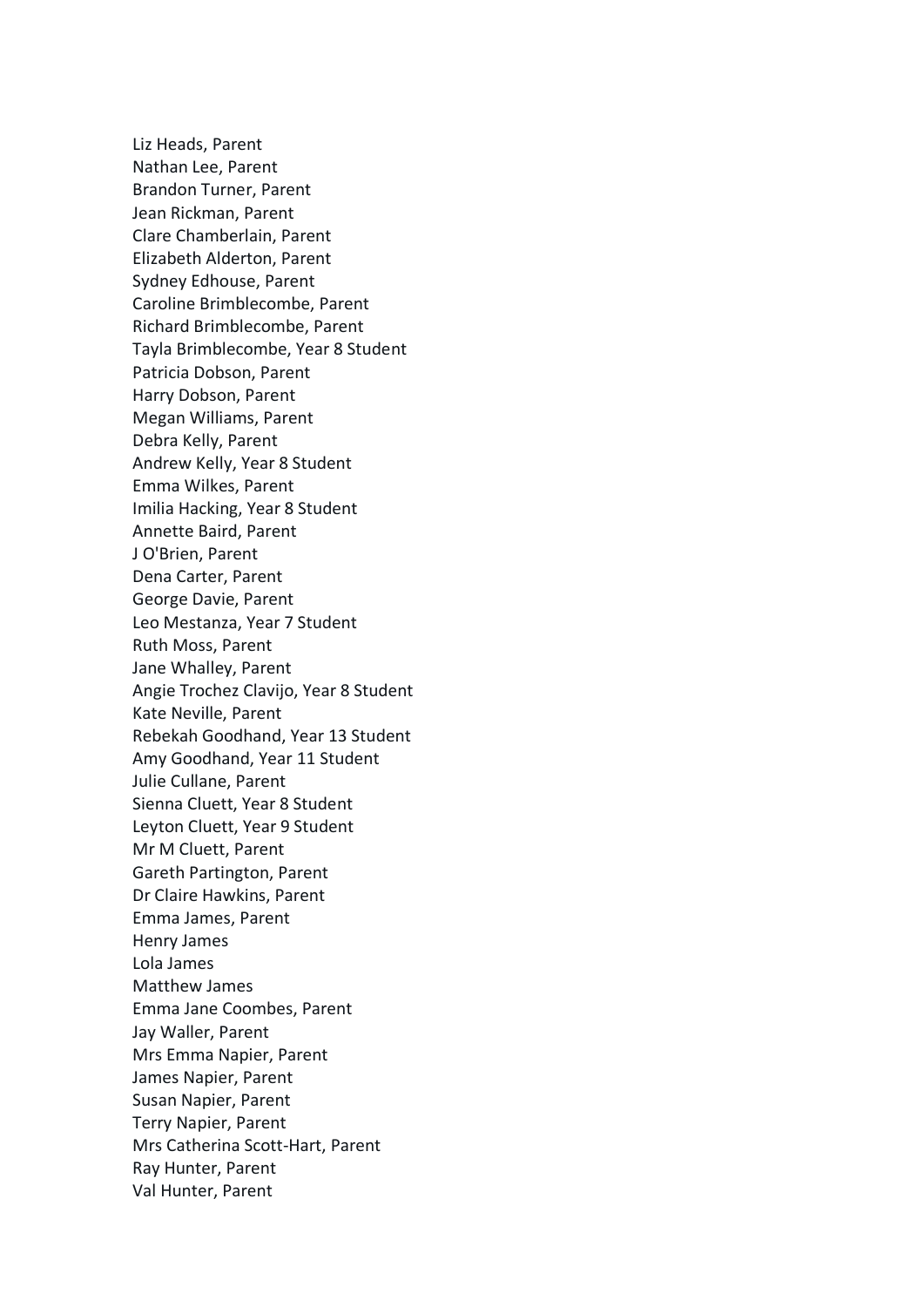Leanne Hopkins, Parent Gareth Hopkins, Parent Anna James, Parent Lana Collie-James Victoria Tucker, Parent Nadia D, Parent Charlotte Bailey, Parent John Bailey, Parent T Wood, Parent Zoe Ann Williams, Parent Brett Williams Conor Joseph Williams Fern-May Jones, Parent Sophie Ayling, Parent Mahmoud Alkhudary, Parent Claire Shone, Parent Carys Richards, Year 10 Student L Joel, Parent M Eyre D Joel L A Joel Hannah Needham-Parker, Parent Sarah Chalke, Parent Melek, Parent Vimal, Parent Rachel Noble, Parent John Noble, Parent Amber Noble, Year 9 Student Laura Scamponi, Parent Joel Noble, Year 13 Student Richard Grey, Student Janice Benn, Grandparent Emma Grant, Parent Claire Bainbridge, Parent Lauren Russell, Year 9 Student Rebbeca Rusling, Parent Reanna-Leigh Rusling, Year 10 Student Georgina Duncan, Parent Sam Groves, Parent Rachel Chapman, Parent C.Cramsie, Parent Ali Kirkwood, Parent Katy Black, Parent Rob Groves, Parent Claudia Groves, Year 7 Student Hazel Boaler, Parent David Boaler, Parent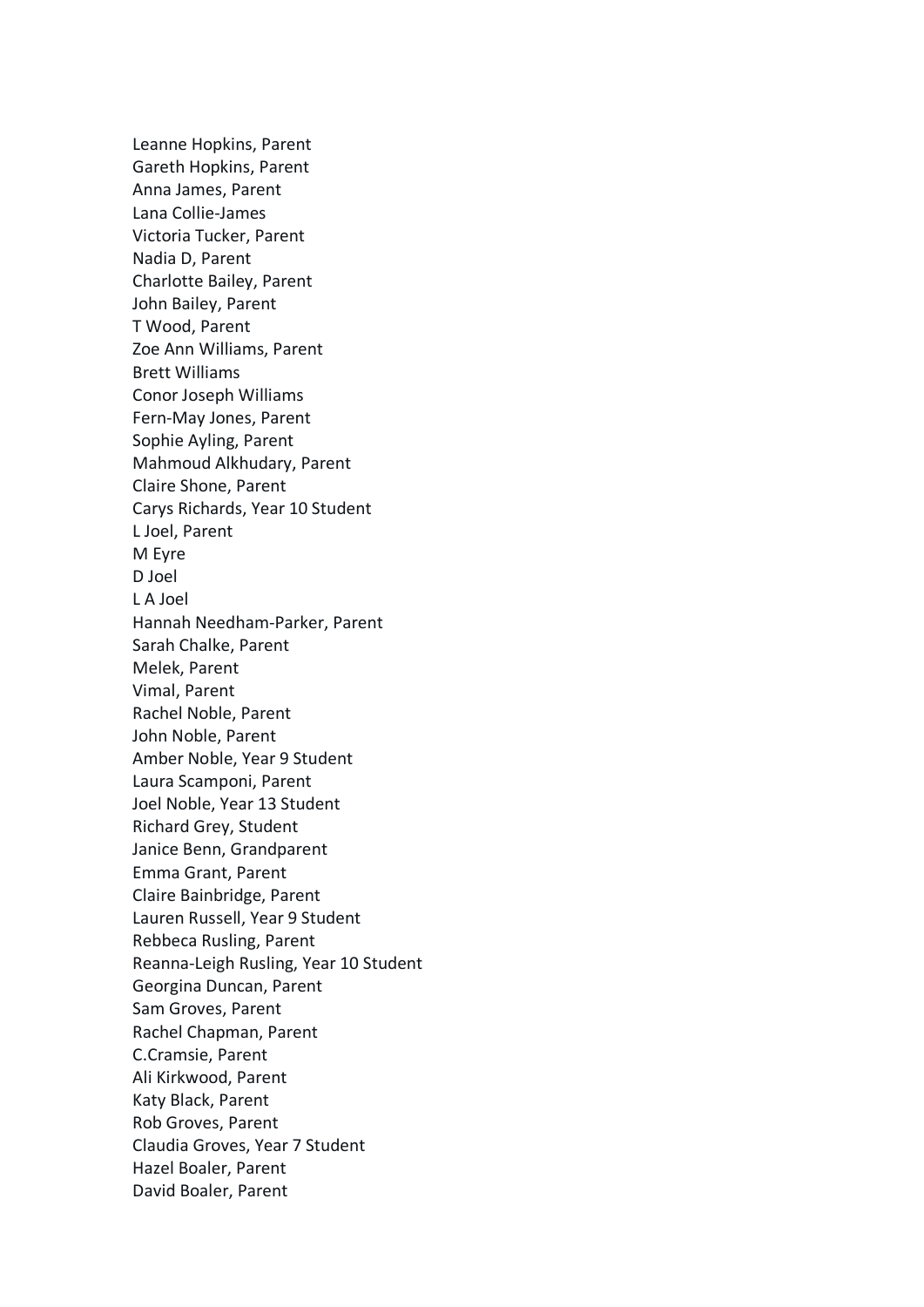Mrs D M Warburton-Smith, Parent Gemma Doncaster, Parent Shaun Nicholls, Parent Maureen Doncaster, Parent Lisa Pearson, Parent Isobel Shea, Year 7 Student Miss S.Guy, Parent Caroline Torbe, Parent Ms E Adams, Parent Demelza Dhotel, Parent C Quinn, Parent Mary-Anne Perkins BA (Hons) P.G.C.E. K Humphreys, Parent Tara Bacon, Parent Rosie Crawford, Parent Nichola Careless, Parent Eleni Careless, Year 8 Student Natasha Court Teacher and Parent Immanuel Careless, Year 7 Student Max Careless, Parent Paige Napier, Year 13 Student Devon Napier, Year 10 Student Simone Todd J.L.Wellens P.J.Smith Alisha Wellens Y12 Lilyanne Wellens Y9 cv Lucy Barrett, parent Yvette Wardill Jan Szabranski (parent) Laura Baines Liz Chandler Conrad Ford Year 9 Maddison Ford Year 10 Eden Ford Year 7 Ethan Ecclestone, year 10 Sarah Stirling Emma Lawrence Jenny Holden parent Mrs C Lumbard Mr A Lumbard C H Lumbard CS Lumbard W Lumbard Michelle Knight Mark Knight Shierly Artis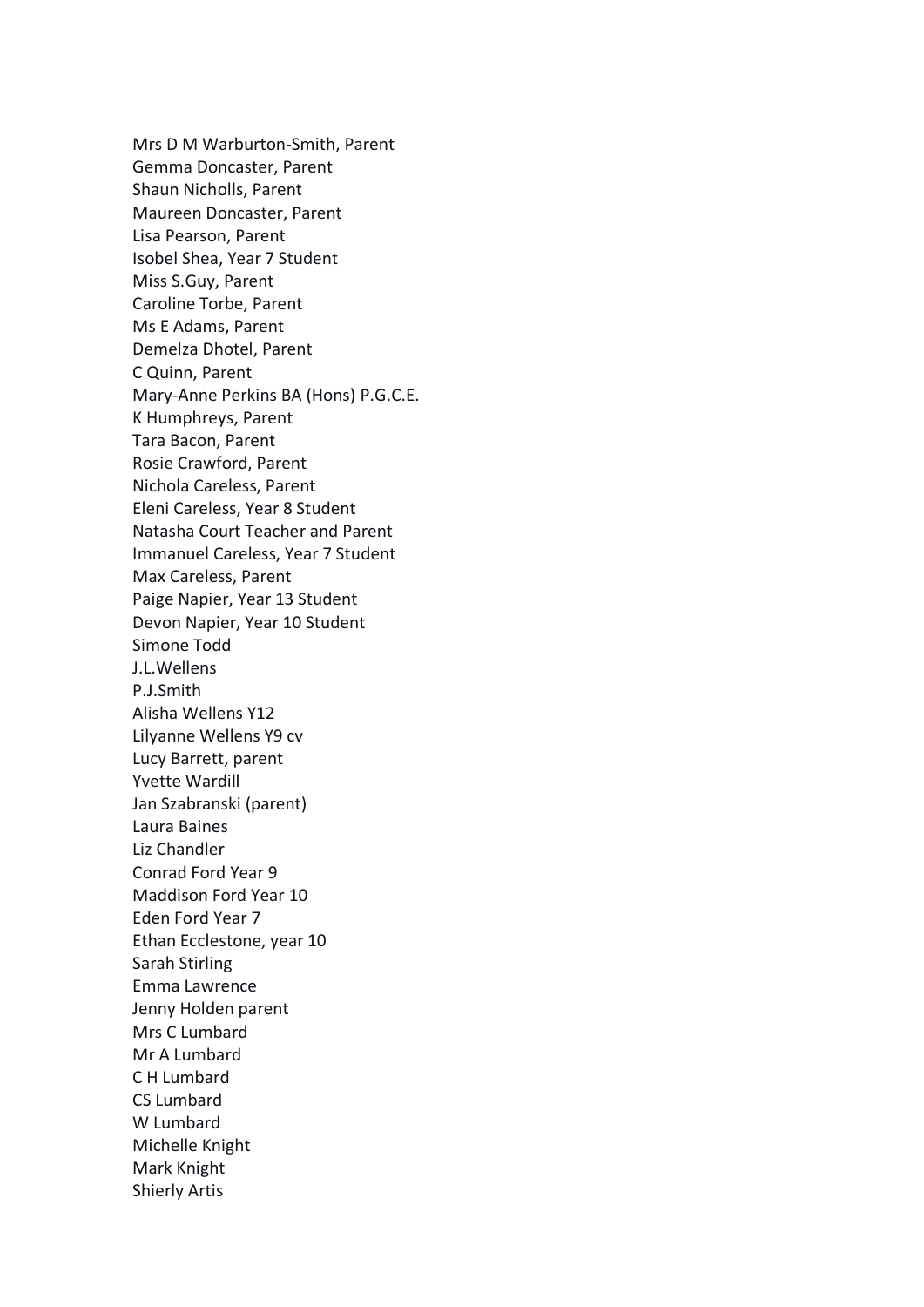Freda Bokang Maria Leonora Paras Angela Texas ,grand parent Maria Girlie Lindog Mrs. Claire Nethercot Emily Barrett, year 9 Mrs gennery, Parent Mr gennery, Parent Jelen Goodfellow Ariane Amante Janine Roberts Elodie Turner, Year 7 student Christine Green Dawn Whittaker Rebecca Beesley Deborah Talbot, mother of 11 yr old. Claire Handley, Parent Tamsyn Nunn BA Hons Parent Simon Nunn BSc Parent Nicky Downes NEU National Executive Mr T Mitchell (Parent, teacher and NEU H&S Rep) Rachel Evans, parent Jill Richardson-Pratt, parent Annie Baker, parent Michelle Reidy, parent Nicola liddell, parent Matthew liddell, parent Susan Fairbrother, Parent F Parry, Parent Andrew Snaith, Parent Emily Barrett, year 9 Mrs Rachel Burns, Parent Jenny Harper, Parent Sarah Drain,, Parent Laura Protheroe Julia Santon, Parent J Saxby, Parent Victoria Aquilina, parent Jennifer Elsden, Parent Elizabeth Flett-Wood Kirsten Flett-Wood Conrad Cutter, Parent Stacey Anderson, parent Claire Jones, Parent Hayley Bailey , Parent Natasha Rodgers, Parent Carla Moore, Parent